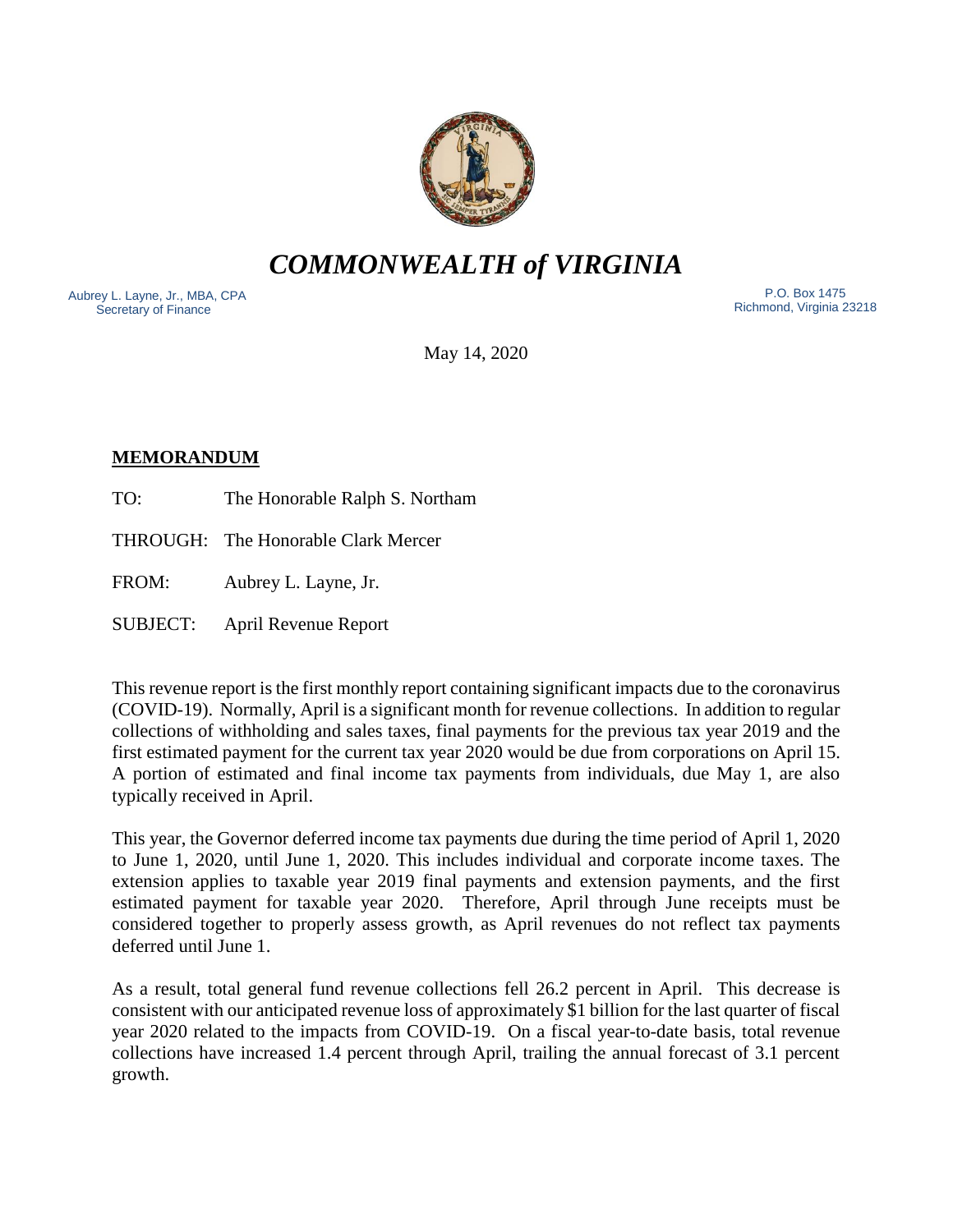May 14, 2020 Page 2 of 5

# **National Economic Indicators**

The U.S. slid into recession in March as economic fallout from COVID-19 began to take effect.

- According to the initial report, real GDP fell at an annualized rate of 4.8 percent in the first quarter of 2020, following 2.1 percent increase in the previous two quarters.
- Payroll employment plummeted by 20.5 million jobs in April, with losses across all industries. In a separate report, the unemployment rate rose to 14.7 percent.
- Initial claims for unemployment declined by 677,000 to 3.2 million during the week ending May 2, while the four-week moving average fell from 5.0 million to 4.2 million.
- The Conference Board's index of leading indicators fell 6.7 percent in March, the steepest decline in the 60-year history of the index. The deterioration of the components was broadbased, with stock prices and initial claims contributing the largest negative impacts.
- The Conference Board's index of consumer confidence fell from 118.8 to 86.9 in April. The present conditions component declined from 166.7 to 76.4, offsetting an increase in the expectations component.
- The Institute of Supply Management index fell from 49.1 to 41.5 in April, due to a wave of COVID-19 disruptions, including closings, the focus on medical supplies, employees staying home and supply chain shocks.
- With a large decline in energy prices, the CPI fell 0.4 percent in March following a 0.1 percent increase in February. The index stands 1.5 percent above March 2019. Core inflation (excluding food and energy prices) fell 0.1 percent and stands 2.1 percent above a year ago.
- At its April meeting, the Federal Reserve left the federal funds target rate unchanged in the range of 0.0 to 0.25 percent. Quantitative easing remains open-ended.

## **Virginia Economy**

In Virginia, payroll employment rose by 0.6 percent in March compared with last year. Northern Virginia posted growth of 0.8 percent; Hampton Roads fell 0.2 percent; and Richmond-Petersburg rose 1.0 percent. The seasonally adjusted unemployment rate increased 0.7 percentage point to 3.3 percent in March, 0.4 percentage point above a year ago. The unemployment rate is expected to rise significantly in the future as the full impact of business closings related to COVID-19 is realized.

The Virginia Leading Index tumbled 6.8 percent in March after rising 0.1 percent in February. All components: auto registrations, the U.S. Leading index, initial claims, and future employment deteriorated in March. The index for Staunton rose modestly while the indexes for remaining ten metro areas declined sharply for the month.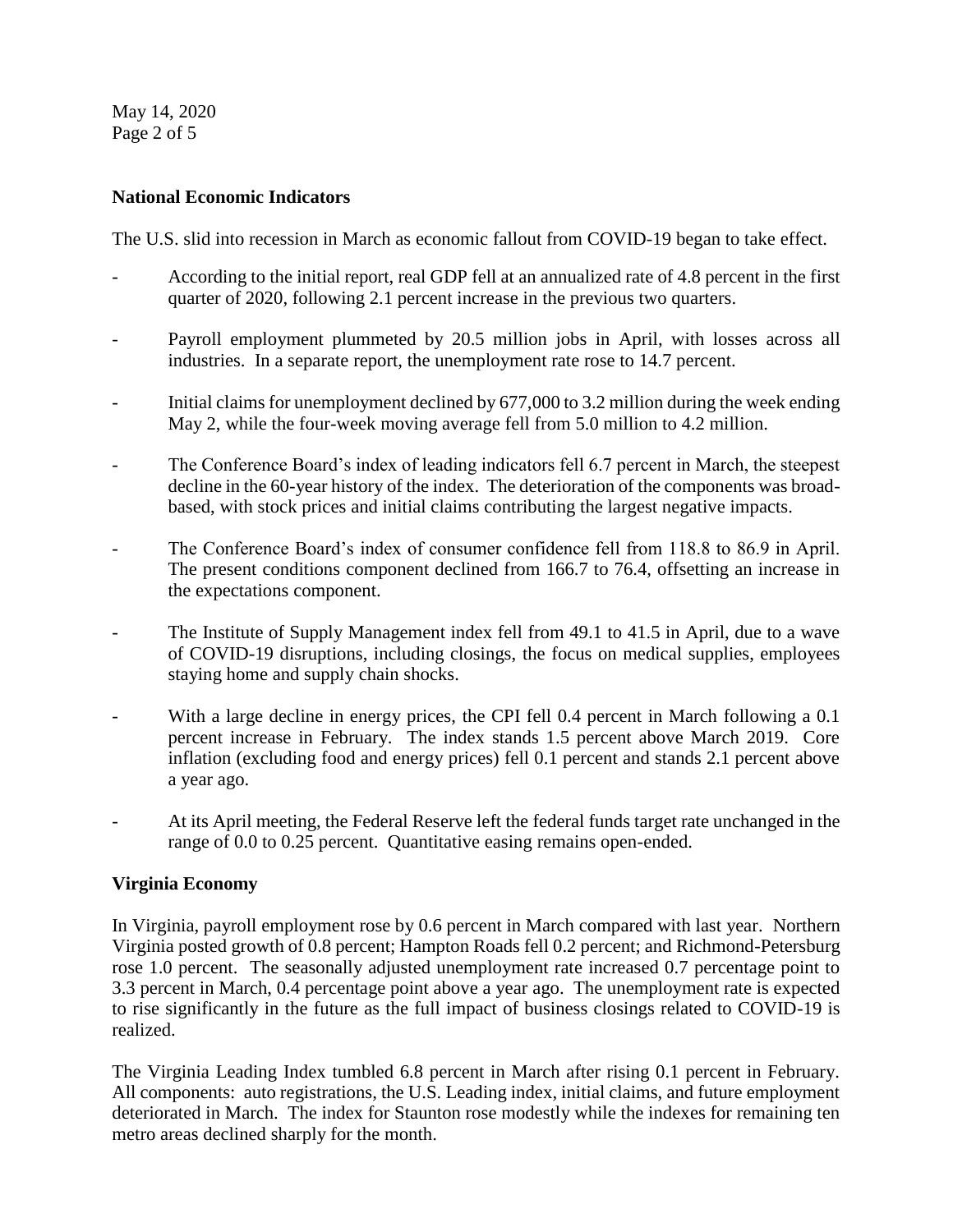May 14, 2020 Page 3 of 5

## **April Revenue Collections**

As anticipated, total general fund revenue collections fell 26.2 percent in April. On a fiscal yearto-date basis, total revenue collections have increased 1.4 percent through April, trailing the annual forecast of 3.1 percent growth.

*Net Individual Income Tax (70% of general fund revenues)*: Through April, collections of net individual income tax fell 0.4 percent from the same period last year, trailing the annual estimate of 1.3 percent growth. Performance in each component of individual income tax is as follows:

*Individual Income Tax Withholding (62% of general fund revenues)*: Collections of payroll withholding taxes rose 4.2 percent in April. Calendar effects are probably overstating growth, as two more deposit days were incurred in April. Year-to-date, collections have grown 4.7 percent, matching the annual estimate.

*Individual Income Tax Nonwithholding (18% of general fund revenues)*: April is typically a significant month for collections in this source, with final payments for tax year 2019 and the first estimated payment for tax year 2020 both due at the beginning of May. This year the filing date has been extended to June 1, so it is unclear as to how many payments are delayed.

Collections in nonwithholding were \$470.1 million compared with \$1.2 billion in April of last year, a decline of 61.8 percent. Year-to-date, collections fell by 19.3 percent, trailing the annual estimate of a 4.3 percent decline.

*Individual Income Tax Refunds*: The main income tax filing season began in February. In April, the Department of Taxation (TAX) issued about 490,000 refunds as compared to last year's 730,000 due to this year's extended filing date. On a fiscal year basis, TAX has issued \$1,513.8 million in refunds through April compared with \$1,498.8 million through the same period last year.

*Sales Tax (17% of general fund revenues)*: Collections of sales and use taxes, reflecting March sales, fell 0.4 percent in April. On a year-to-date basis, collections of sales and use taxes have risen 7.4 percent, matching the annual estimate.

*Corporate Income Tax (5% of general fund revenues)*: In April, corporations typically make their first estimated payment for the current tax year and make either a final or an extension payment for the previous tax year 2019. Since the filing date has been extended until June 1, it is unclear how many payments have been delayed. Collections of corporate income taxes were \$149.9 million in April, compared with receipts of \$272.3 million in April of last year, a decline of 45.0 percent.

On a year-to-date basis, collections have decreased 4.2 percent compared with the forecast of 9.3 percent growth.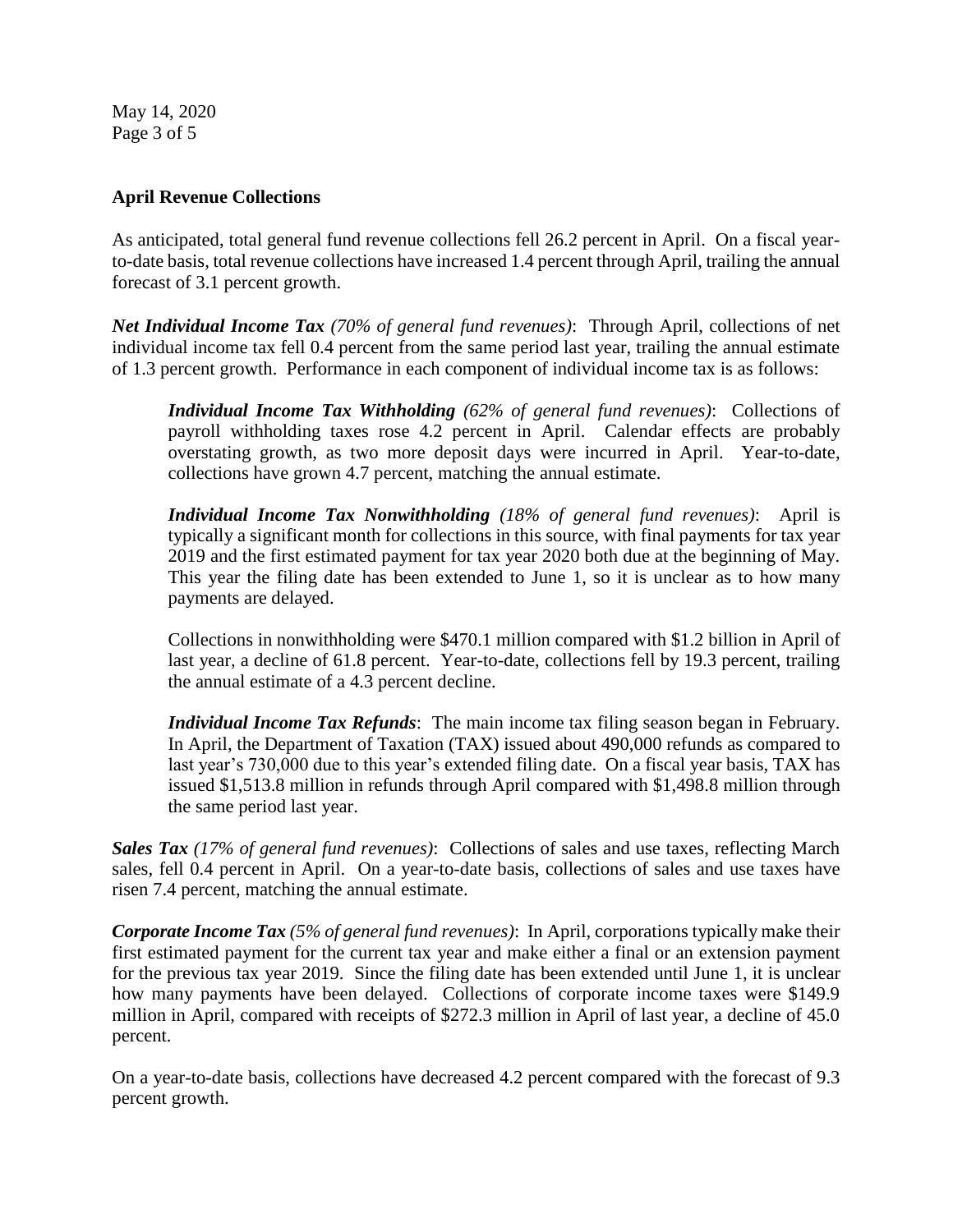May 14, 2020 Page 4 of 5

*Wills, Suits, Deeds, Contracts (2% of general fund revenues)*: Collections of wills, suits, deeds, and contracts – mainly recordation tax collections – were \$42.3 million in April, compared with \$33.8 million in April of last year. On a year-to-date basis, collections are up 29.8 percent, ahead of the annual forecast of 21.3 percent growth.

*Insurance Premiums (2% of general fund revenues)*: Insurance companies made their first estimated payment for tax year 2019 in April. Collections in this source were \$141.7 million compared with \$136.6 million last year. Year-to-date collections were \$223.8 million through April, compared with \$247.9 million in the same period last year. Estimated payments for insurance companies are again due in June.

#### **Other Revenue Sources**

The following list provides data on April collections for other revenue sources:

|                                    | Year-to-Date | Annual<br><b>Estimate</b> |
|------------------------------------|--------------|---------------------------|
| Interest Income (0.4% GF revenues) | 38.6%        | 48.4%                     |
| ABC Taxes (1% GF revenues)         | 9.8%         | 4.5%                      |

*All Other Revenue (2% of general fund revenues)*: Receipts in All Other Revenue fell 20.6 percent in April, \$26.3 million compared with \$33.1 million a year ago. On a year-to-date basis, collections of All Other Revenue fell 2.3 percent from the same period last year, ahead of the annual estimate of a 6.1 percent decline.

## **Summary**

This revenue report is the first monthly report containing significant impacts due to COVID-19. April is typically a significant month for revenue collections. In addition to regular collections of withholding and sales taxes, final payments for the previous tax year 2019 and the first estimated payment for the current tax year 2020 would usually be due from corporations on April 15. A portion of estimated and final payments from individuals, due May 1, are also typically received in April.

This year, the Governor has deferred income tax payments due during the time period of April 1, 2020 to June 1, 2020, until June 1, 2020. This includes individual and corporate income taxes. The extension applies to taxable year 2019 final payments and extension payments, and the first estimated payment for taxable year 2020. Therefore, April through June receipts must be considered together to properly assess growth, as April revenues do not reflect tax payments deferred until June 1.

As a result, total general fund revenue collections fell 26.2 percent in April. On a fiscal year-todate basis, total revenue collections have increased 1.4 percent through April, trailing the annual forecast of 3.1 percent growth.